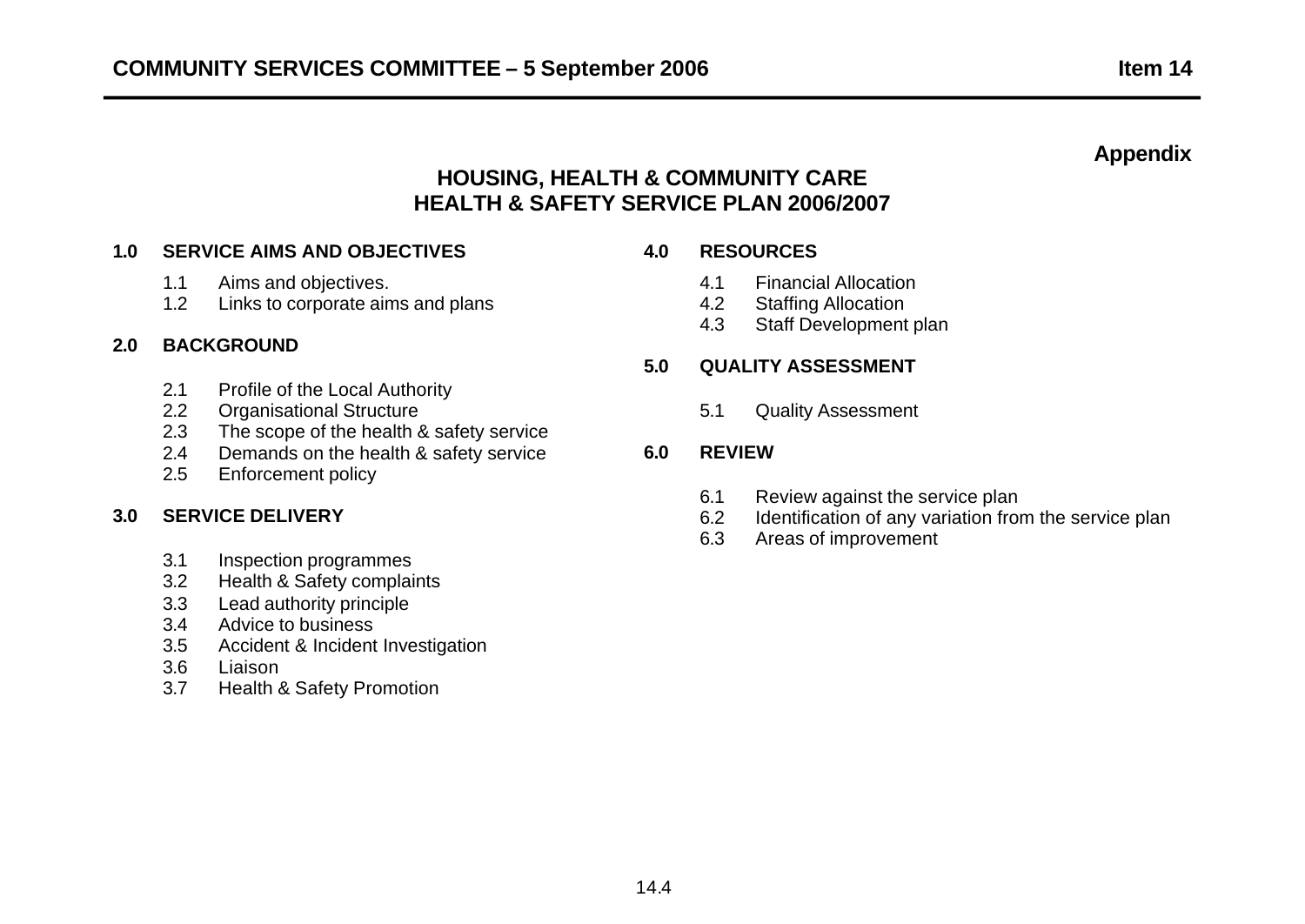| 1.0   | <b>SERVICE AIMS AND</b><br><b>OBJECTIVES</b> |                                                                                                                                                                                                                                                                                                                                                                                                                                                 |
|-------|----------------------------------------------|-------------------------------------------------------------------------------------------------------------------------------------------------------------------------------------------------------------------------------------------------------------------------------------------------------------------------------------------------------------------------------------------------------------------------------------------------|
| $1.1$ | <b>Aims and Objectives</b>                   | The Housing, Health & Community Care Service is committed to ensuring that the highest<br>health & safety standards are maintained throughout the district in premises for which they<br>are the Enforcing Authority, in order to protect employees, the self-employed and<br>members of the public.                                                                                                                                            |
|       |                                              | Staff will adopt an approach to enforcement which will encompass the investigation of all<br>complaints and serious accidents, dangerous occurrence, cases of occupational ill health<br>in accordance with the Health & Safety Commission's (HSC) objectives and priorities, as<br>well as inspections based on risk assessment and the HSC's priorities, so as to make full<br>use of staff resources allocated.                              |
|       |                                              | Staff will follow the principles and guidance on health and safety enforcement contained in<br>the HSC's Enforcement Policy Statement (Appendix 1) which includes the criteria used to<br>select which accidents, incidents, and cases of ill health to investigate.                                                                                                                                                                            |
|       |                                              | Staff will act within the Department's overall enforcement policy (Document 1) but due<br>regard will be had to guidance from recognised bodies. Rochford District Council has<br>adopted the Enforcement Concordat (Document 2) and therefore staff will carry out<br>activities in this service plan in accordance with the Concordat. Any prosecution<br>proceedings will also have regard to the Enforcement Management Model. (Appendix 2) |
|       |                                              | Education plays an important part in improving health & safety standards and therefore<br>staff will carry out the activities in this service plan with an educative approach wherever<br>possible.                                                                                                                                                                                                                                             |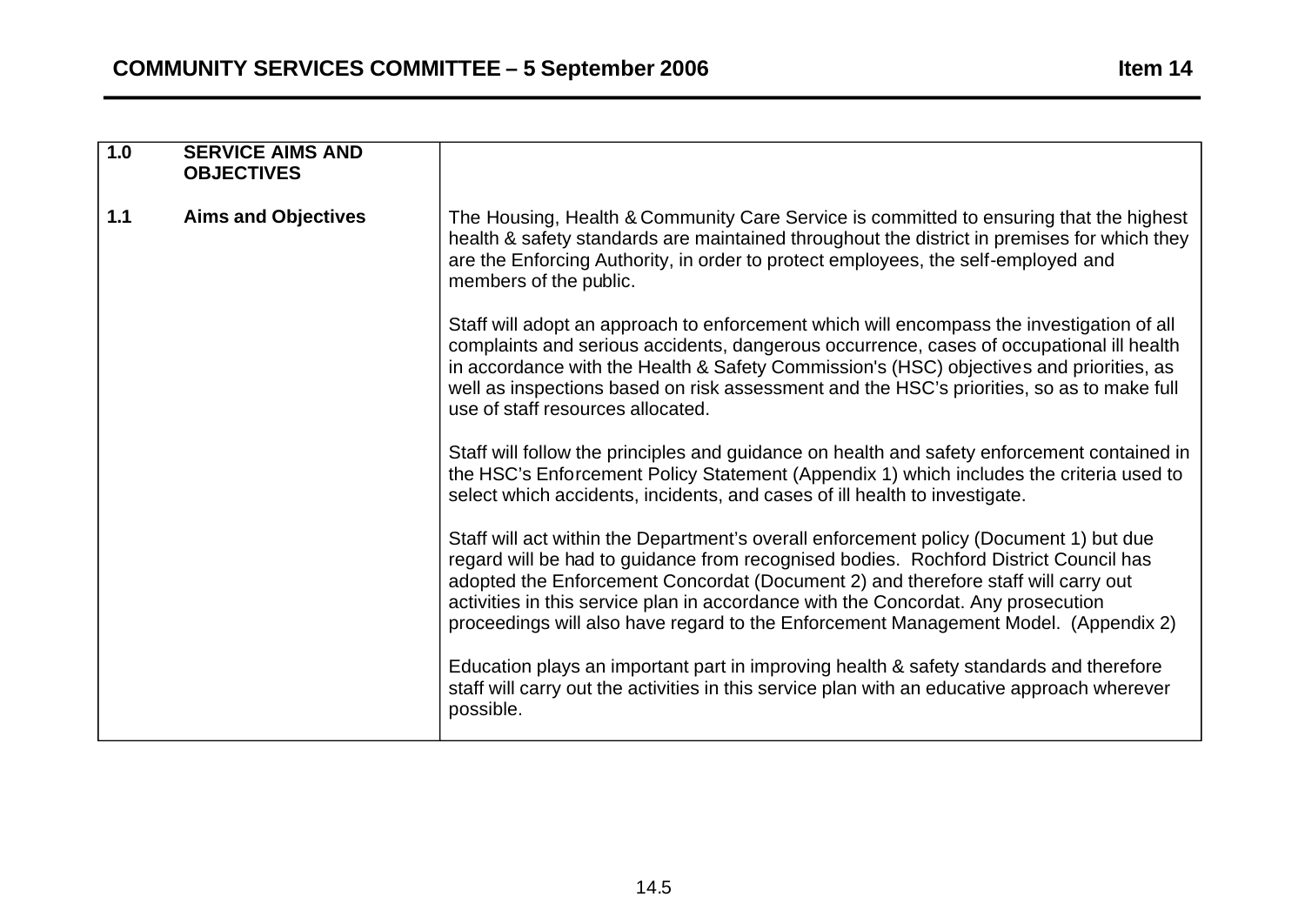| 1.2   | <b>Links to Corporate Aims</b><br>and Plans | This service supports Rochford District Council's Corporate Plan for 2006/2007. In<br>particular to work towards the Corporate Aims, 'Work towards a Safer and More Caring<br>Community' and 'Improve the Quality of Life for People in our District' by 'Providing<br>Quality, Cost Effective Services'.<br>This fits with the key themes of 'Feeling Safe' and 'Healthy Living' in the Community<br>Strategy.<br>We follow all of the Council's values to: 'Act with integrity', 'Be open and transparent about<br>what we do', 'Respect others and treat people courteously and equally', 'Be responsive to<br>customer needs and requests', 'Always try to improve what we do' and 'Work with others<br>to improve what we do both directly and through partnership working'. |
|-------|---------------------------------------------|-----------------------------------------------------------------------------------------------------------------------------------------------------------------------------------------------------------------------------------------------------------------------------------------------------------------------------------------------------------------------------------------------------------------------------------------------------------------------------------------------------------------------------------------------------------------------------------------------------------------------------------------------------------------------------------------------------------------------------------------------------------------------------------|
|       |                                             |                                                                                                                                                                                                                                                                                                                                                                                                                                                                                                                                                                                                                                                                                                                                                                                   |
| 2.0   | <b>BACKGROUND</b>                           |                                                                                                                                                                                                                                                                                                                                                                                                                                                                                                                                                                                                                                                                                                                                                                                   |
| 2.1   | <b>Profile of Rochford District</b>         | See the website/intranet.                                                                                                                                                                                                                                                                                                                                                                                                                                                                                                                                                                                                                                                                                                                                                         |
| 2.1.1 | Profile of Housing, Health &                | See the Constitution (Document 3) and the intranet/website.                                                                                                                                                                                                                                                                                                                                                                                                                                                                                                                                                                                                                                                                                                                       |
|       | <b>Community Care Service</b>               | The Council is restructuring its external services and this will see environmental functions,<br>including this service, incorporated within a new Environmental Services Division. This will<br>not have any impact on the delivery of this plan.                                                                                                                                                                                                                                                                                                                                                                                                                                                                                                                                |
| 2.2   | <b>Organisational Structure</b>             |                                                                                                                                                                                                                                                                                                                                                                                                                                                                                                                                                                                                                                                                                                                                                                                   |
| 2.2.1 | <b>Rochford District Council</b>            | See the Constitution and the intranet/website.                                                                                                                                                                                                                                                                                                                                                                                                                                                                                                                                                                                                                                                                                                                                    |
| 2.2.2 | Housing, Health &<br><b>Community Care</b>  | See the Constitution and the intranet/website.                                                                                                                                                                                                                                                                                                                                                                                                                                                                                                                                                                                                                                                                                                                                    |
|       |                                             |                                                                                                                                                                                                                                                                                                                                                                                                                                                                                                                                                                                                                                                                                                                                                                                   |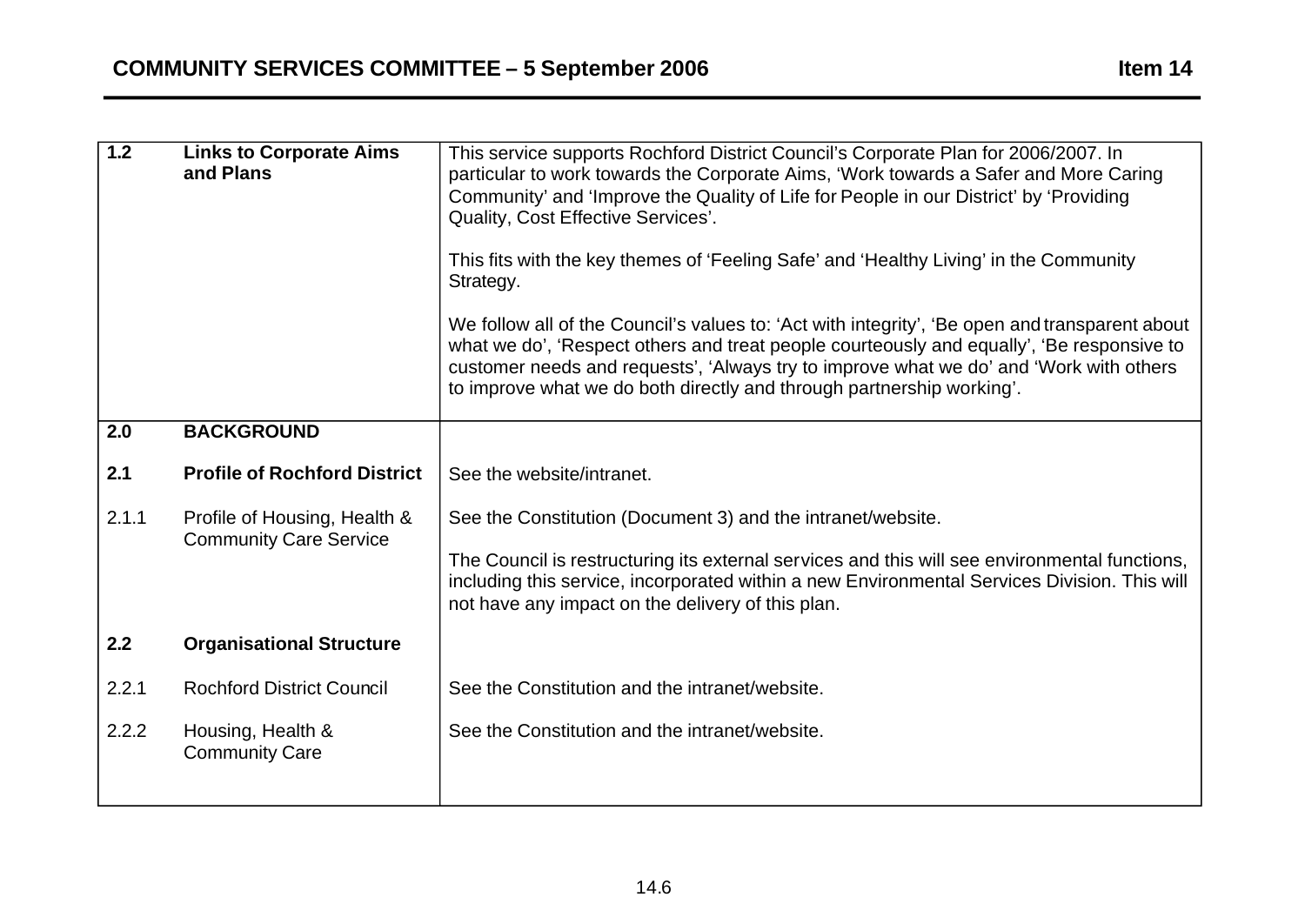| 2.2.3 | Manager Responsible for<br><b>Health &amp; Safety Service</b> | Safety, Food & Regulation Manager.                                                                                                                                                                                         |
|-------|---------------------------------------------------------------|----------------------------------------------------------------------------------------------------------------------------------------------------------------------------------------------------------------------------|
| 2.2.4 | <b>Specialist Services</b>                                    | None.                                                                                                                                                                                                                      |
| 2.3   | The Scope of the Health &<br><b>Safety Service</b>            |                                                                                                                                                                                                                            |
| 2.3.1 |                                                               | Establish and maintain an up to date register of all premises in the district for which the<br>Council is the health & safety Enforcing Authority.                                                                         |
| 2.3.2 |                                                               | Inspect all premises for which the Council is the Enforcing Authority on a risk based,<br>rolling programme in accordance with HELA LAC 67/1 (rev3) and the HSC's priorities, and<br>take enforcement action as necessary. |
| 2.3.3 |                                                               | Carry out visits and inspections to premises as necessary within the planned period,<br>including revisits and investigative visits.                                                                                       |
| 2.3.4 |                                                               | Investigate and resolve all serious health & safety complaints.                                                                                                                                                            |
| 2.3.5 |                                                               | Provide advice and assistance to businesses, employees and customers on health &<br>safety related issues.                                                                                                                 |
| 2.3.6 |                                                               | Receive and act as appropriate for all notifications of accidents, dangerous occurrences<br>and cases of occupational ill health.                                                                                          |
|       |                                                               | The criteria for which accidents, incidents, cases of ill health and complaints to investigate<br>contained in the Health & Safety Commission's Enforcement Policy Statement will be<br>followed.                          |
| 2.3.7 |                                                               | Register notifications of cooling towers and evaporative condensers.                                                                                                                                                       |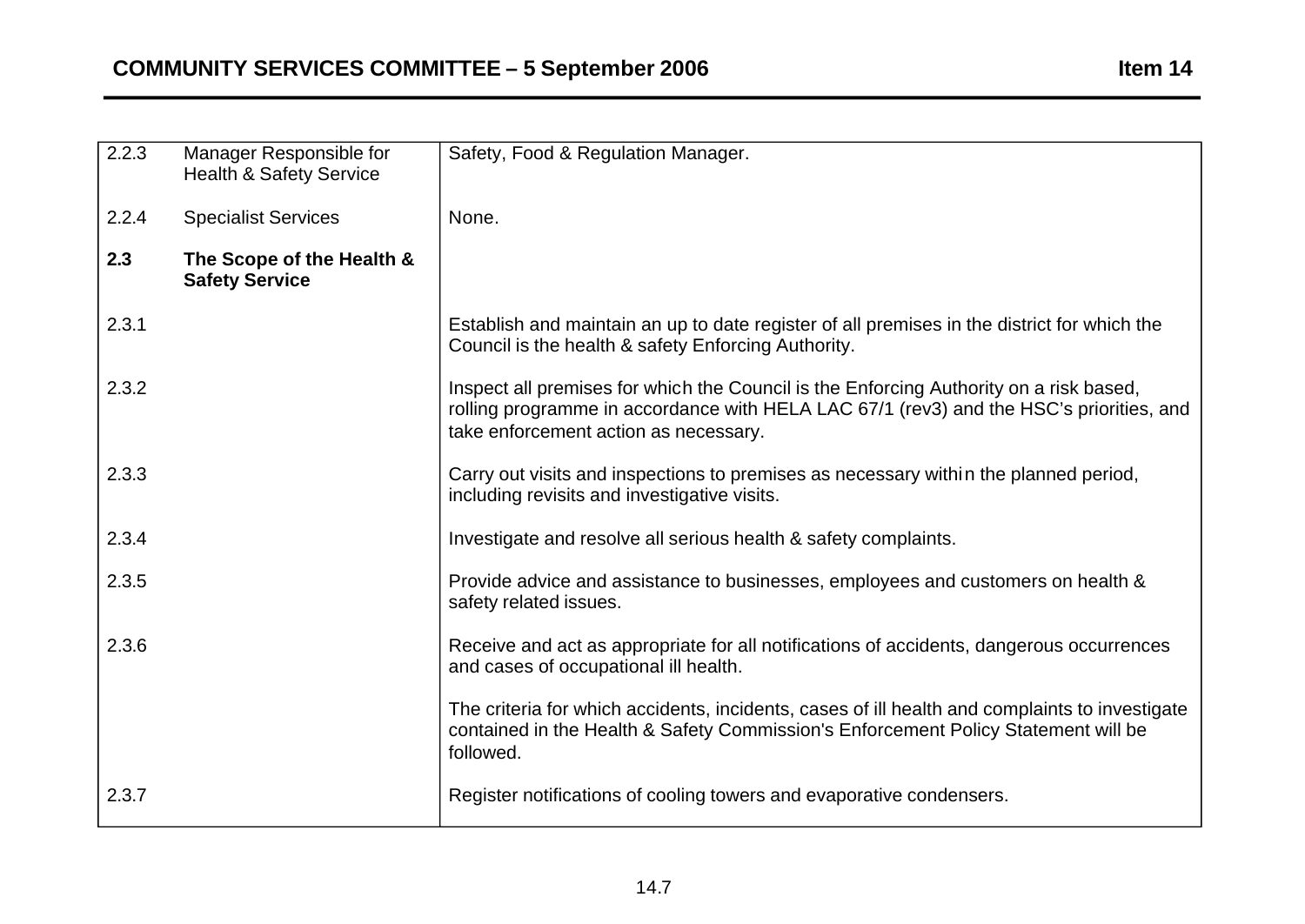| 2.3.8  | Investigate reports from engineers relating to the examination of lifting gear, pressure<br>vessels etc. and take appropriate action.                                                                                                                                                                   |
|--------|---------------------------------------------------------------------------------------------------------------------------------------------------------------------------------------------------------------------------------------------------------------------------------------------------------|
| 2.3.9  | Receive and act as appropriate for all notifications of work with asbestos.                                                                                                                                                                                                                             |
| 2.3.10 | Act as Statutory Consultee in relation to licences/certificates under the Licensing Act 2003.                                                                                                                                                                                                           |
| 2.3.11 | Facilitate health & safety training as necessary, by independent training organisations.                                                                                                                                                                                                                |
| 2.3.12 | Provide advice to the other Council Services on health & safety related issues. Although<br>the service does not include the Council's own internal health and safety function, advice<br>is provided as and when required by the Council's Health and Safety Officer or Divisional<br>Representatives. |
| 2.3.13 | Facilitate health & safety promotional and educational activities, by independent<br>organisations.                                                                                                                                                                                                     |
| 2.3.14 | Comment on proposed health & safety legislation, codes of practice, guidance and other<br>official documents as necessary and as requested.                                                                                                                                                             |
|        |                                                                                                                                                                                                                                                                                                         |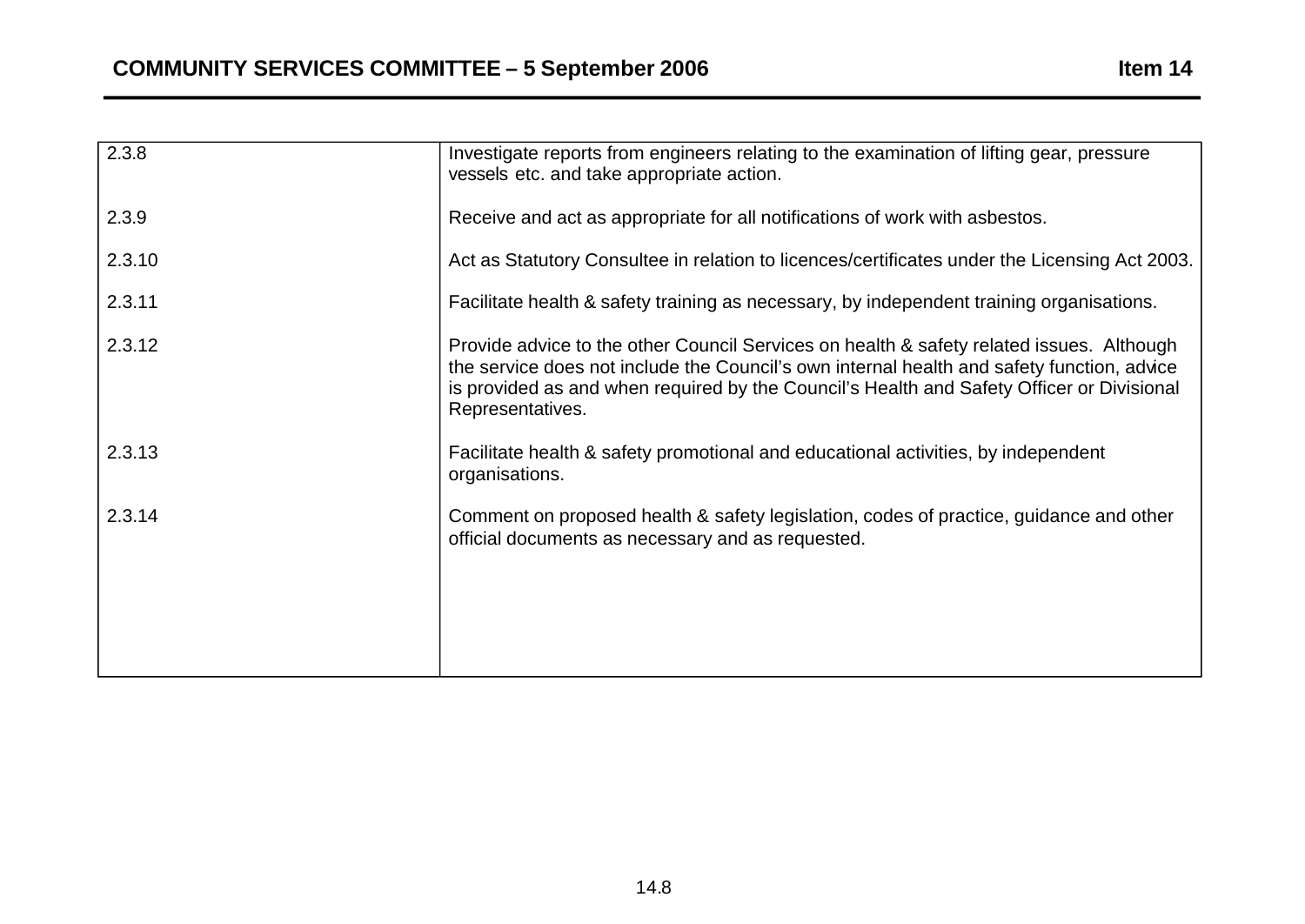| $\overline{2.4}$ | Demands on the Health &<br><b>Safety Service</b> | As at 1 April 2006 the Housing, Health & Community Care Service's database has<br>identified that it is responsible for enforcing health and safety in 1180 premises within the<br>Rochford District. According to HELA 67/1 (rev 3) risk categories can be broken down as<br>follows:- |                                                                                                                                 |                                             |                                                        |                                                                      |  |
|------------------|--------------------------------------------------|-----------------------------------------------------------------------------------------------------------------------------------------------------------------------------------------------------------------------------------------------------------------------------------------|---------------------------------------------------------------------------------------------------------------------------------|---------------------------------------------|--------------------------------------------------------|----------------------------------------------------------------------|--|
|                  |                                                  | <b>Risk Category</b>                                                                                                                                                                                                                                                                    |                                                                                                                                 | <b>Number of Premises</b>                   |                                                        | <b>Inspection Frequency</b>                                          |  |
|                  |                                                  | A                                                                                                                                                                                                                                                                                       | $=$                                                                                                                             | 28                                          |                                                        | Not less than once per year                                          |  |
|                  |                                                  | <b>B1</b>                                                                                                                                                                                                                                                                               | $=$                                                                                                                             | 73                                          |                                                        | Not less than once per 18 months                                     |  |
|                  |                                                  | <b>B2</b>                                                                                                                                                                                                                                                                               | $=$                                                                                                                             | 157                                         |                                                        | Not less than once per 2 years                                       |  |
|                  |                                                  | B <sub>3</sub>                                                                                                                                                                                                                                                                          | $=$                                                                                                                             | 162                                         |                                                        | Use other intervention strategies and<br>review rating after 3 years |  |
|                  |                                                  | <b>B4</b>                                                                                                                                                                                                                                                                               | $=$                                                                                                                             | 559                                         |                                                        | Use other intervention strategies and<br>review rating after 5 years |  |
|                  |                                                  | $\mathsf C$                                                                                                                                                                                                                                                                             | $=$                                                                                                                             | 201                                         |                                                        | Use other intervention strategies                                    |  |
|                  |                                                  |                                                                                                                                                                                                                                                                                         |                                                                                                                                 | The estimated number of premises types was: |                                                        |                                                                      |  |
|                  |                                                  | <b>Retail shops</b><br><b>Offices</b><br>Hotels, camp site, etc.<br><b>Consumer services</b>                                                                                                                                                                                            | Wholesale shops, warehouses<br>Catering, restaurants and bars<br><b>Residential care homes</b><br>Leisure and cultural services | Other premises (not classified above)       | 344<br>66<br>278<br>201<br>12<br>11<br>62<br>176<br>30 |                                                                      |  |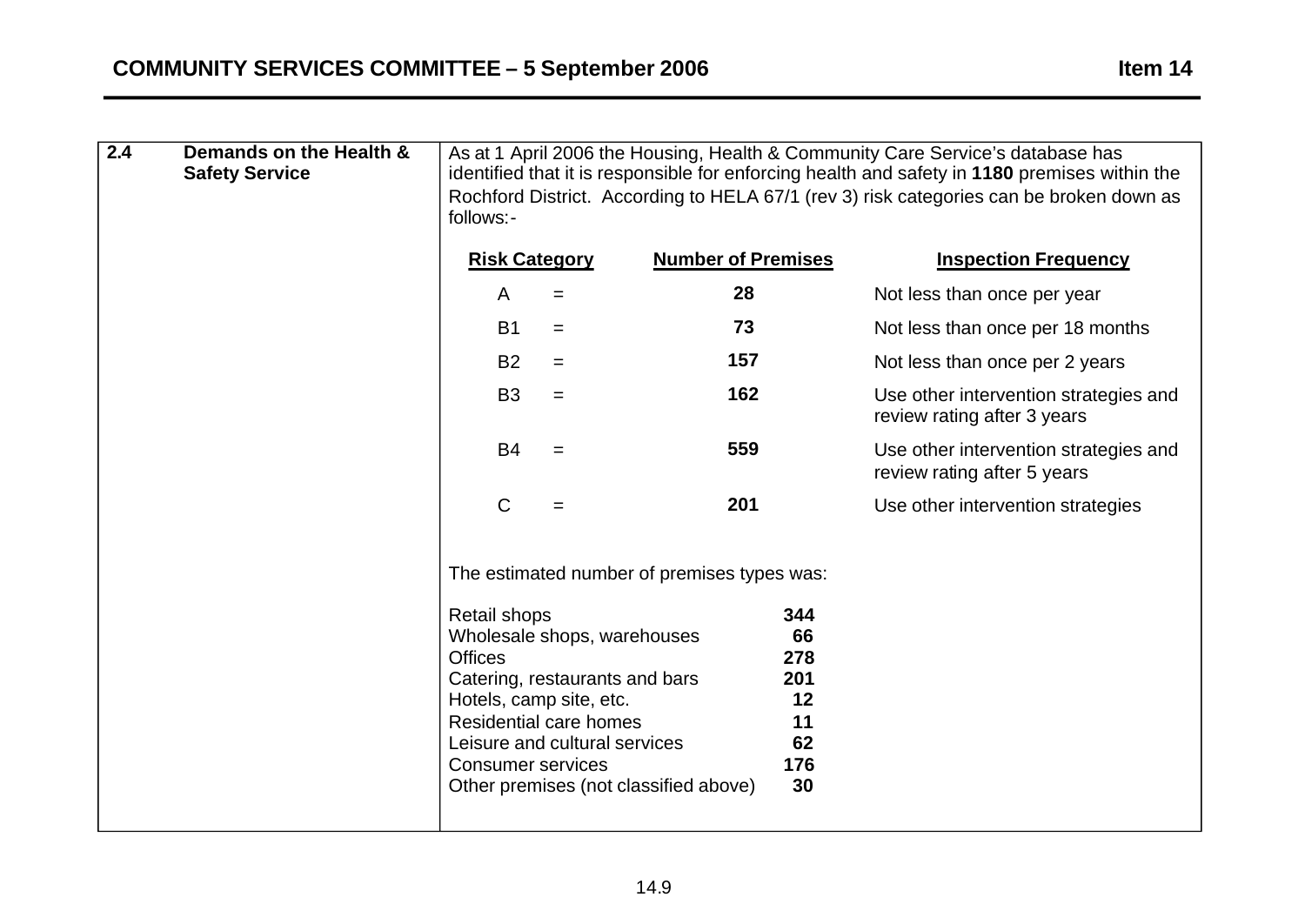|     |                           | No particular external factors that may impact on this service have been identified. There<br>are two languages other than English identified as being significant in food businesses<br>within the district. These are Bengali and Chinese, however the majority of proprietors of<br>food businesses are able to speak adequate English or have somebody present at the<br>premises that can translate. In any cases where there may be language difficulties the<br>service would contact Language Direct (020 8539 5142) or Essex Police (01268 775533)<br>for details of an interpreter, or use a community interpreting service provided by Medway<br>Council (01634 335578) |
|-----|---------------------------|------------------------------------------------------------------------------------------------------------------------------------------------------------------------------------------------------------------------------------------------------------------------------------------------------------------------------------------------------------------------------------------------------------------------------------------------------------------------------------------------------------------------------------------------------------------------------------------------------------------------------------------------------------------------------------|
|     |                           | These languages are not seen as placing a particular demand on the health & safety<br>service.                                                                                                                                                                                                                                                                                                                                                                                                                                                                                                                                                                                     |
| 2.5 | <b>Enforcement Policy</b> | This service operates to a documented enforcement policy.                                                                                                                                                                                                                                                                                                                                                                                                                                                                                                                                                                                                                          |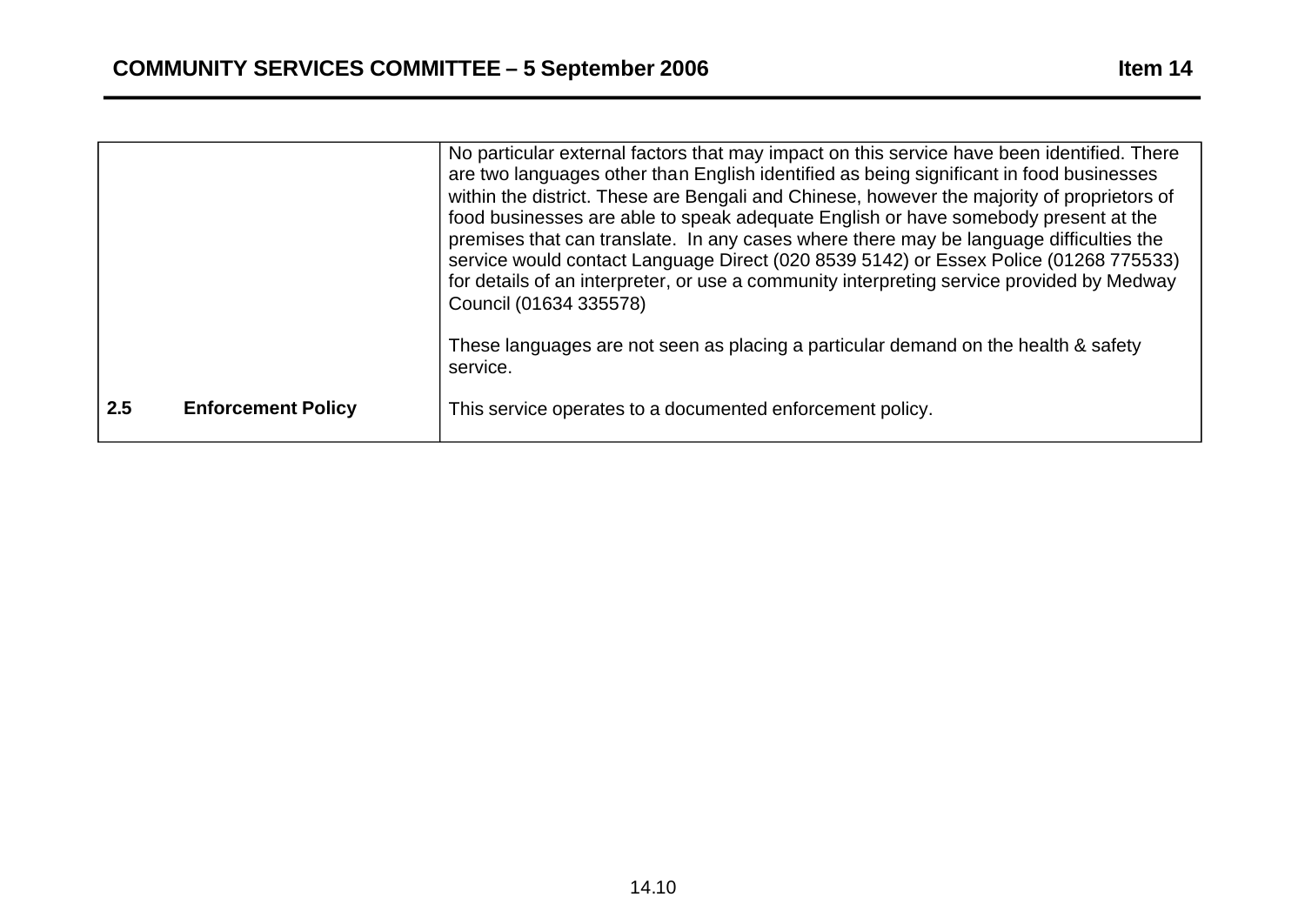| 3.0   | <b>SERVICE DELIVERY</b>        |                                                                                                                                                                                                                                         |
|-------|--------------------------------|-----------------------------------------------------------------------------------------------------------------------------------------------------------------------------------------------------------------------------------------|
| 3.1   | <b>Inspection Programmes</b>   |                                                                                                                                                                                                                                         |
| 3.1.1 | Programmed Inspections         | The number of Programmed Health & Safety Inspections for the period is $= 390$ .                                                                                                                                                        |
| 3.1.2 | <b>Carry Over Inspections</b>  | The number of Programmed Health & Safety Inspections carried over from the last<br>financial year is $= 0$ .                                                                                                                            |
| 3.1.3 | <b>Total Inspections</b>       | Therefore the total number of Programmed Health & Safety Inspections for the period<br>$is = 390$ . (See the Addendum for a breakdown)                                                                                                  |
| 3.1.4 | Target                         | The target percentage of inspection due is:<br>High Hazard/Risk (Category A)<br>$= 98%$<br>Intermediate Hazard/Risk (Categories B1 & B2) = 98%<br>Low Hazard/Risk (Category B3, B4, & C)<br>$= 98%$<br>$= 98%$<br><b>All Categories</b> |
| 3.1.5 | <b>Visits to Food Premises</b> | Health & Safety hazard spot and take appropriate action during planned food hygiene<br>inspections.                                                                                                                                     |
|       |                                | The estimated number of planned food hygiene inspections is $= 305$ .                                                                                                                                                                   |
| 3.1.6 | <b>Revisits</b>                | The estimated number of revisits for this plan period is $= 120$ .                                                                                                                                                                      |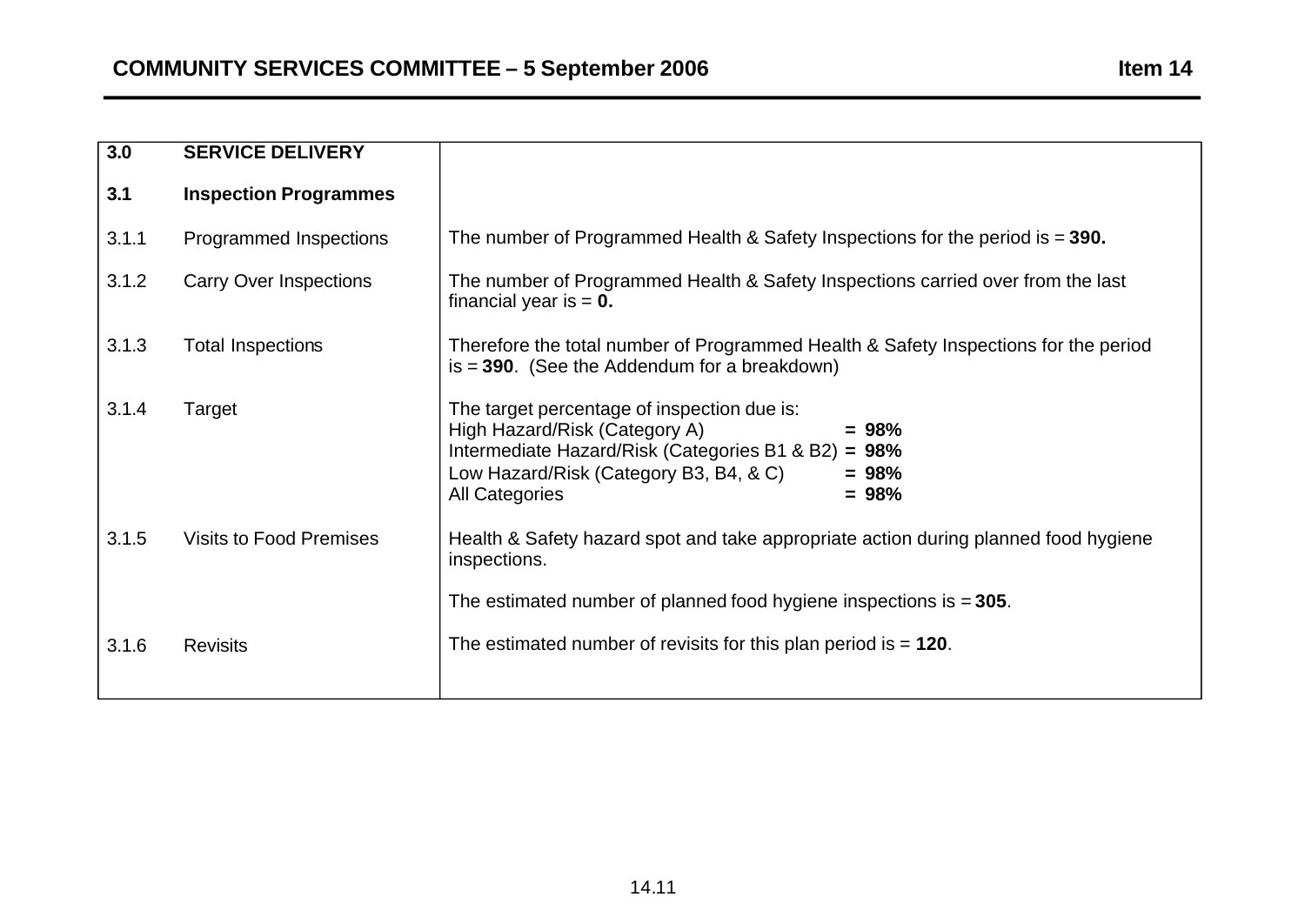| 3.1.7 | <b>Special Initiatives</b> | Work in partnership with HSE on the following campaigns and projects, including carrying<br>out joint visits as appropriate:                                                                                                                                   |
|-------|----------------------------|----------------------------------------------------------------------------------------------------------------------------------------------------------------------------------------------------------------------------------------------------------------|
|       |                            | 1. Slips and Trips - "Watch Your Step" follow-up:<br>Project to continue to promote that slips and trips must be taken seriously.                                                                                                                              |
|       |                            | The management of slips and trips will be audited during every programmed inspection<br>$= 390$                                                                                                                                                                |
|       |                            | 2. Falls from Height:<br>Campaign designed to target falls from height across relevant businesses and to<br>promote that "low heights can be high risk"                                                                                                        |
|       |                            | The management of falls from height will be audited during every programmed<br>inspection $= 390$                                                                                                                                                              |
|       |                            | During the national campaign from May to June 2006:                                                                                                                                                                                                            |
|       |                            | 20 relevant businesses will be visited and briefed using the "Height Aware"<br>campaign pack                                                                                                                                                                   |
|       |                            | A letter will be sent to managers of all estate agents advising them of the "Height"<br>Aware" campaign websites where they can obtain information if their business<br>includes maintaining buildings or plant and involves the need to work at height.       |
|       |                            | 3. Workplace Transport:<br>Project to increase industry awareness that people being run over by workplace<br>vehicles resulted in over 8,000 fatal and other reportable injuries between 2001 and<br>2004, and enable industry self-assessment and prevention. |
|       |                            | The management of workplace transport will be audited during every programmed<br>inspection $= 390$                                                                                                                                                            |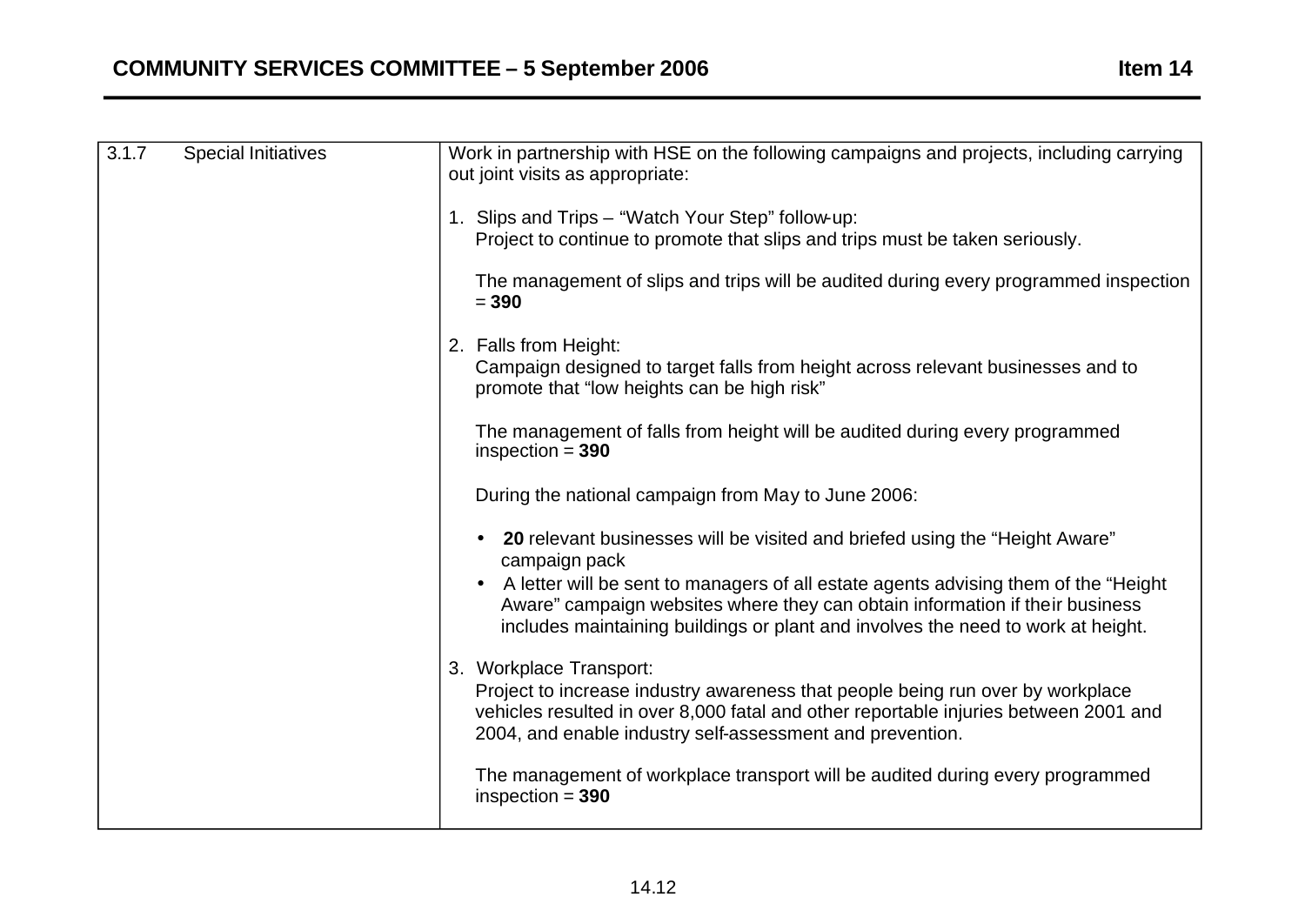|  | 4. Contact Dermatitis:<br>Project to raise awareness in hairdressers, florists and those involved in food<br>preparation and cleaning of the causes, effects and prevention of work-related contact<br>dermatitis.                                                            |
|--|-------------------------------------------------------------------------------------------------------------------------------------------------------------------------------------------------------------------------------------------------------------------------------|
|  | From August to December 2006, 16 hairdressers, beauty premises and florists will be<br>visited and briefed on the risks and controls and assessed for compliance.                                                                                                             |
|  | 5. Occupational Asthma:<br>Project to raise awareness in bakeries of the hazards of flour dust.                                                                                                                                                                               |
|  | From August 2006 to March 2007, 7 small bakeries will be visited and briefed on the<br>risks and controls and assessed for compliance.                                                                                                                                        |
|  | 6. Duty to Manage Asbestos:<br>Project to raise awareness in all businesses of the risks from asbestos to those<br>involved in building maintenance work and to other people in buildings where asbestos<br>could be disturbed.                                               |
|  | The duty to manage asbestos will be raised during every programmed inspection from<br>September 2006 to March 2007 where the duty holder is clearly identifiable an on site.<br>If the duty holder is not on site, information will be left on site for them or sent. $= 100$ |
|  | 7. Backs 2006:<br>Campaign to continue to promote lifting aids and injury reduction, and also to involve<br>managing sickness absence.                                                                                                                                        |
|  | During October and November 2006, 8 relevant businesses will be visited and briefed<br>on the risks and controls and assessed.                                                                                                                                                |
|  |                                                                                                                                                                                                                                                                               |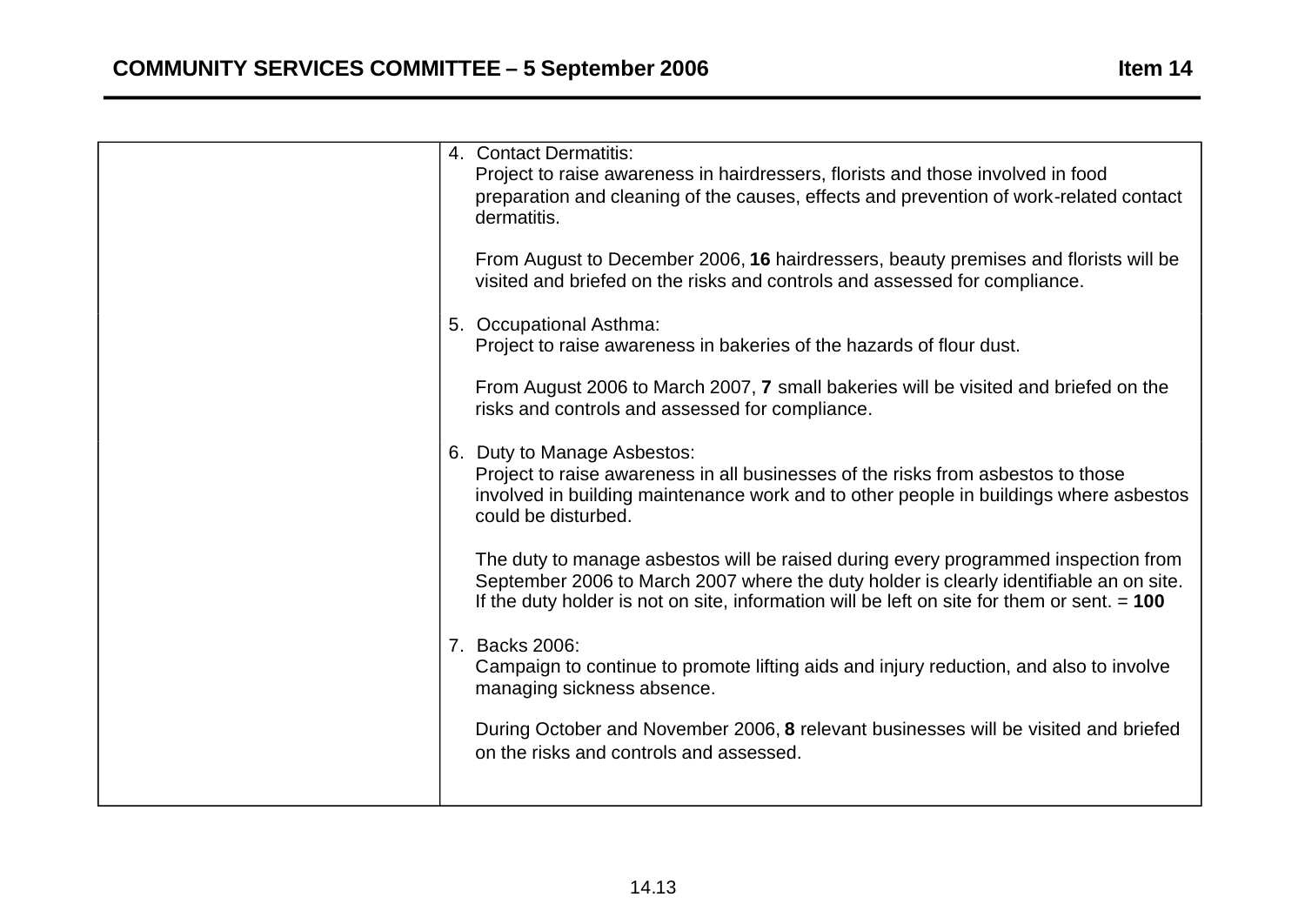|                                       | 8. Moving Goods Safety:<br>Cross cutting campaign aimed at workplace transport, slips and trips, falls and<br>musculoskeletal diseases across the goods supply chain and premises involved in the<br>movement of goods e.g. pubs, builders merchants.                                                                                                      |
|---------------------------------------|------------------------------------------------------------------------------------------------------------------------------------------------------------------------------------------------------------------------------------------------------------------------------------------------------------------------------------------------------------|
|                                       | From November 2006 to March 2007, 4 relevant businesses will be visited and<br>assessed.                                                                                                                                                                                                                                                                   |
| <b>Health &amp; Safety Complaints</b> | All health and safety complaints received, including anonymous complaints are<br>investigated in accordance with the good enforcement principle of targeting, transparency,<br>consistency and proportionality. The estimated number for this plan period is $= 60$ .                                                                                      |
| <b>Lead Authority Principle</b>       | There are no formal or informal Lead Authority Partnerships set up for any health & safety<br>business within Rochford District.                                                                                                                                                                                                                           |
| <b>Advice to Business</b>             | Advice is provided to existing or proposed health & safety businesses, members of the<br>public, other Council Service Departments and other persons. Advice is mainly person to<br>person whilst Officers are carrying out visits/inspections but may also be following a<br>telephone call or letters to the Housing, Health and Community Care Service. |
|                                       | Officers aim to give advice in accordance with recognised guidance and codes of practice,<br>and a range of advisory leaflets is available.                                                                                                                                                                                                                |
|                                       | The estimated number for the plan period is $= 82$ .                                                                                                                                                                                                                                                                                                       |
|                                       | The Council has regular meetings with the Chambers of Trade and Federations of Small<br>Businesses who have been consulted on the Division's enforcement policy.                                                                                                                                                                                           |
|                                       | The Council invites all businesses to regular breakfast meetings when any topic can be<br>discussed, including health & safety.                                                                                                                                                                                                                            |
|                                       |                                                                                                                                                                                                                                                                                                                                                            |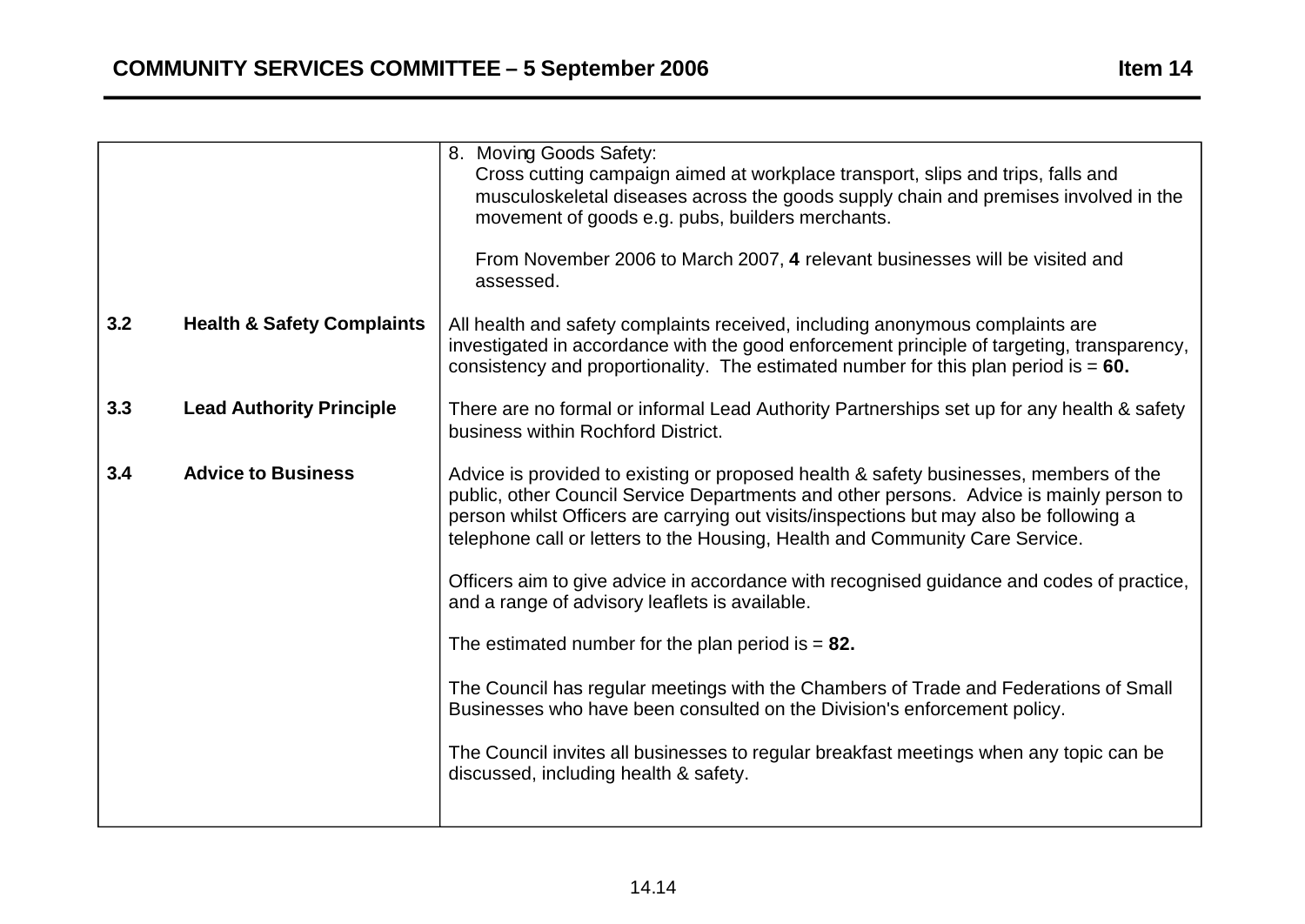| 3.5 | <b>Accident &amp; Incident</b><br>Investigation | All notifications of reportable and non-reportable accidents, dangerous occurrences and<br>cases of occupational ill health received are assessed in accordance with paragraphs 30,<br>31, 32 and 33 of the Health & Safety Commission's Enforcement Policy Statement.<br>HSC recognises that it is neither possible nor necessary to investigate all incidents. Site<br>investigations will be carried out of a reportable work-related death unless there is a<br>specific reasons for not doing so, in which case those reasons will be recorded.<br>The following factors will be taken in account when determining which incidents to<br>investigate: |
|-----|-------------------------------------------------|------------------------------------------------------------------------------------------------------------------------------------------------------------------------------------------------------------------------------------------------------------------------------------------------------------------------------------------------------------------------------------------------------------------------------------------------------------------------------------------------------------------------------------------------------------------------------------------------------------------------------------------------------------|
|     |                                                 | the severity and scale of potential or actual harm;<br>➤<br>the seriousness of any potential breach of the law;<br>➤<br>knowledge of the duty holder's past health & safety performance;<br>➤<br>the enforcement priorities;<br>➤<br>the practicality of achieving results;<br>➤<br>the wider relevance of the incident, including serious public concern.<br>The estimated number of notifications for the plan period is $= 75$ .<br>The estimated number of investigations for the plan period is $= 23$ .                                                                                                                                              |
| 3.6 | Liaison                                         | A number of arrangements have been made to improve the consistency of enforcement<br>with neighbouring Authorities.<br>This service actively supports the Essex Environmental Health Management Group's<br>Occupational Health and Safety Group.<br>The service also advises and liaises with other services within Rochford District Council.<br>including: Building Control, Planning, Economic Development, Environmental Protection<br>Team, Contract Services and the Licensing Team.                                                                                                                                                                 |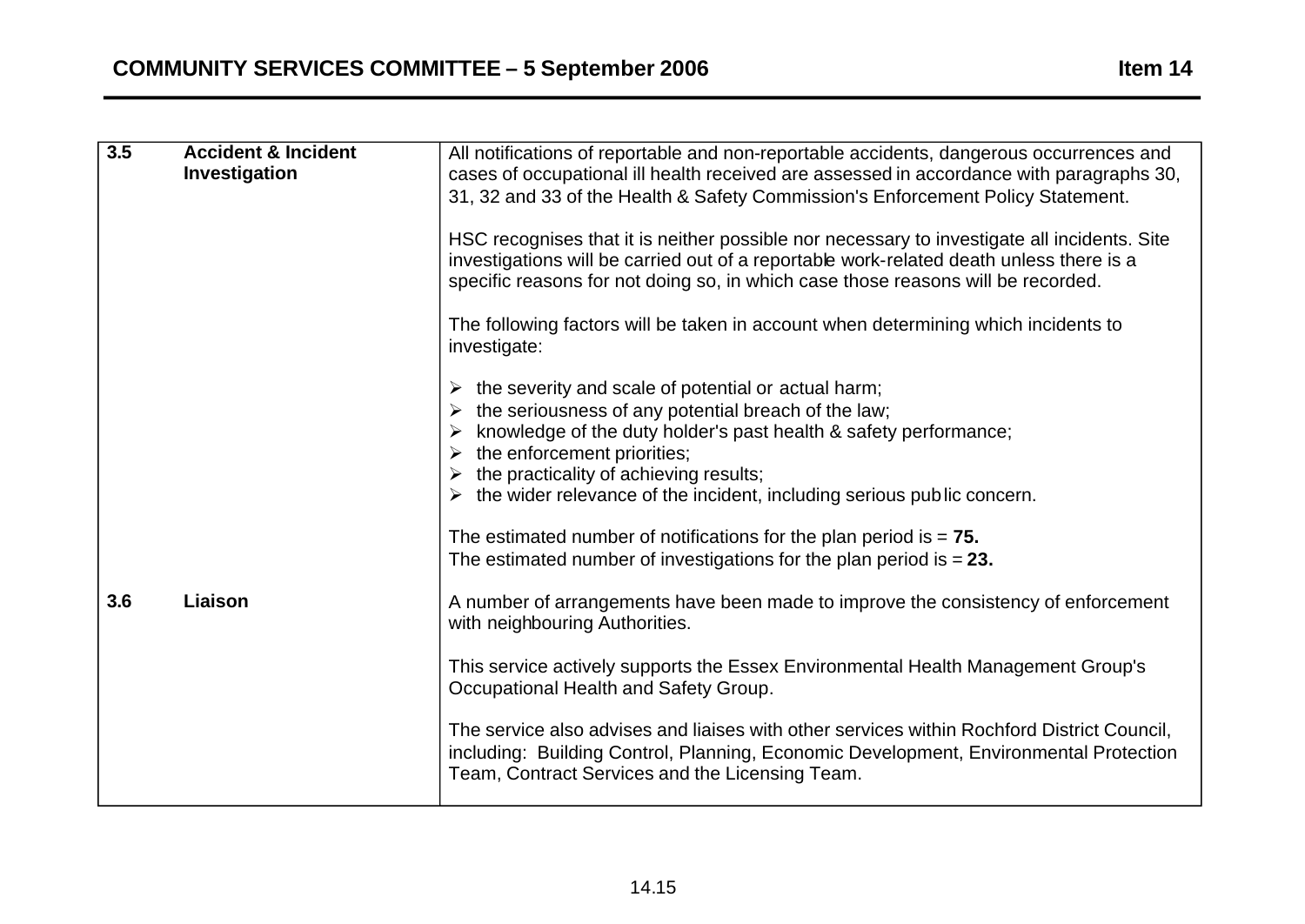**3.7** 

|                                      | The service is consulted on planning applications involving business premises.                                                                                                                                              |
|--------------------------------------|-----------------------------------------------------------------------------------------------------------------------------------------------------------------------------------------------------------------------------|
| <b>Health &amp; Safety Promotion</b> | Various health and safety articles in Rochford District Matters and Business Matters, the<br>Council's free newspapers, including advice on the use and disposal of creosote, tanning<br>safety and avoiding back problems. |
|                                      | Various health and safety information included in the delegate packs for the Breakfast<br><b>Business Meetings.</b>                                                                                                         |

Delivery of the Chartered Institute of Environmental Health's (CIEH) Health and Safety Guidance for the Inspection of Horse Riding Establishments & Livery Yards to all Licenced Riding Establishments.

Send a letter to all know livery yards in Rochford District advising them about the CIEH's Health and Safety Guidance for the Inspection of Horse Riding Establishments & Livery Yards and where to download a copy.

Health and safety information available at a public information day at Rayleigh Civic Suite in June 2006.

Letter sent to all businesses for which Rochford District Council is the enforcing authority advising that there is comprehensive health and safety information available on Rochford District Council's website.

Various articles and mailshots to promote the special initiatives, see paragraph 3.1.7.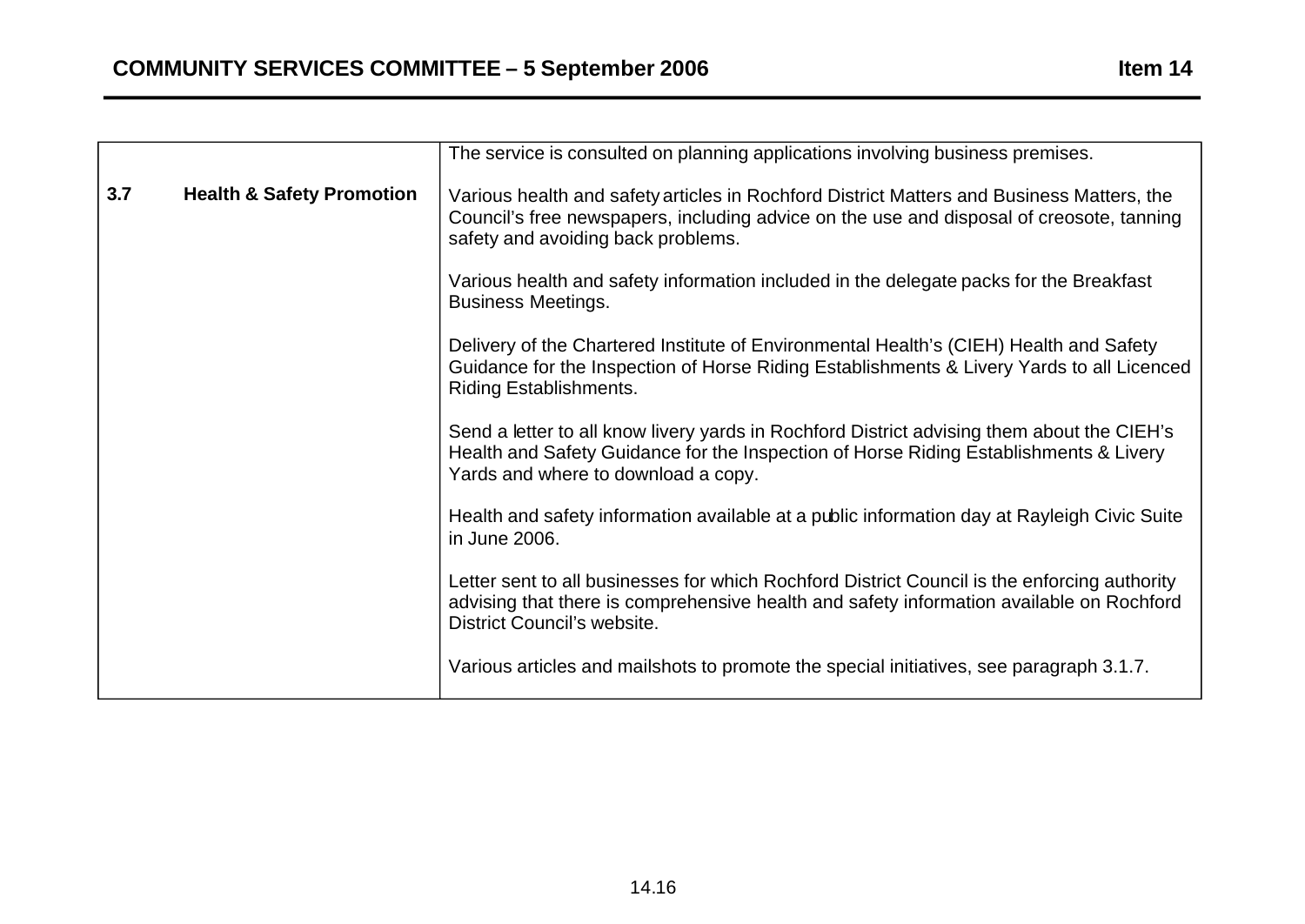| $\overline{4.0}$ | <b>RESOURCES</b>            |                                                                                                                                                                                                                                                                                                                                                                                                                                                                                                                                                                                                                                                                                                                                                                                                                                    |
|------------------|-----------------------------|------------------------------------------------------------------------------------------------------------------------------------------------------------------------------------------------------------------------------------------------------------------------------------------------------------------------------------------------------------------------------------------------------------------------------------------------------------------------------------------------------------------------------------------------------------------------------------------------------------------------------------------------------------------------------------------------------------------------------------------------------------------------------------------------------------------------------------|
| 4.1              | <b>Financial Allocation</b> | The overall budget for the Environmental Health Service is £1,065,300. From this amount<br>the health & safety service is not currently allocated a specific amount.                                                                                                                                                                                                                                                                                                                                                                                                                                                                                                                                                                                                                                                               |
|                  |                             | It is estimated that there is no increase in real terms on the last financial year allocation<br>because the staffing allocation, training, etc. have not changed.                                                                                                                                                                                                                                                                                                                                                                                                                                                                                                                                                                                                                                                                 |
|                  |                             | Details of the budget for salaries, travel, subsistence, consultancy, and analytical fees are<br>contained in Rochford District Councils Budget Book 2006/2007.                                                                                                                                                                                                                                                                                                                                                                                                                                                                                                                                                                                                                                                                    |
|                  |                             | No budget is separately allocated for prosecutions or legal action taken as a result of<br>action under this service, but are provided for within the Legal Service's budget.                                                                                                                                                                                                                                                                                                                                                                                                                                                                                                                                                                                                                                                      |
| 4.2              | <b>Staffing Allocation</b>  | The staff available for this period is:                                                                                                                                                                                                                                                                                                                                                                                                                                                                                                                                                                                                                                                                                                                                                                                            |
|                  |                             | Safety Food and Regulation Manager<br>1<br>Principal Environmental Health Officer (maternity leave until 9/7/06)<br>1<br><b>Food Contractor</b><br>1<br><b>Health and Safety Contractor</b><br>1<br>$\boldsymbol{2}$<br>Senior Environmental Health Officer<br>1<br>Part-time Senior Environmental Health Officer<br><b>Senior Environmental Health Assistant</b><br>1<br>$\mathbf 1$<br><b>Environmental Health Assistant.</b><br>4<br>Administrative staff<br>This staffing allocation is not solely for this service plan. These officers also carry out the<br>Food Safety, Animal Welfare Licensing, Outbreak Control and Infectious Disease, Skin<br>Piercer Registration, Game Dealer Licensing and Sunday Trading duties. The<br>administrative staff also supports the entire Housing, Health and Community Care Service. |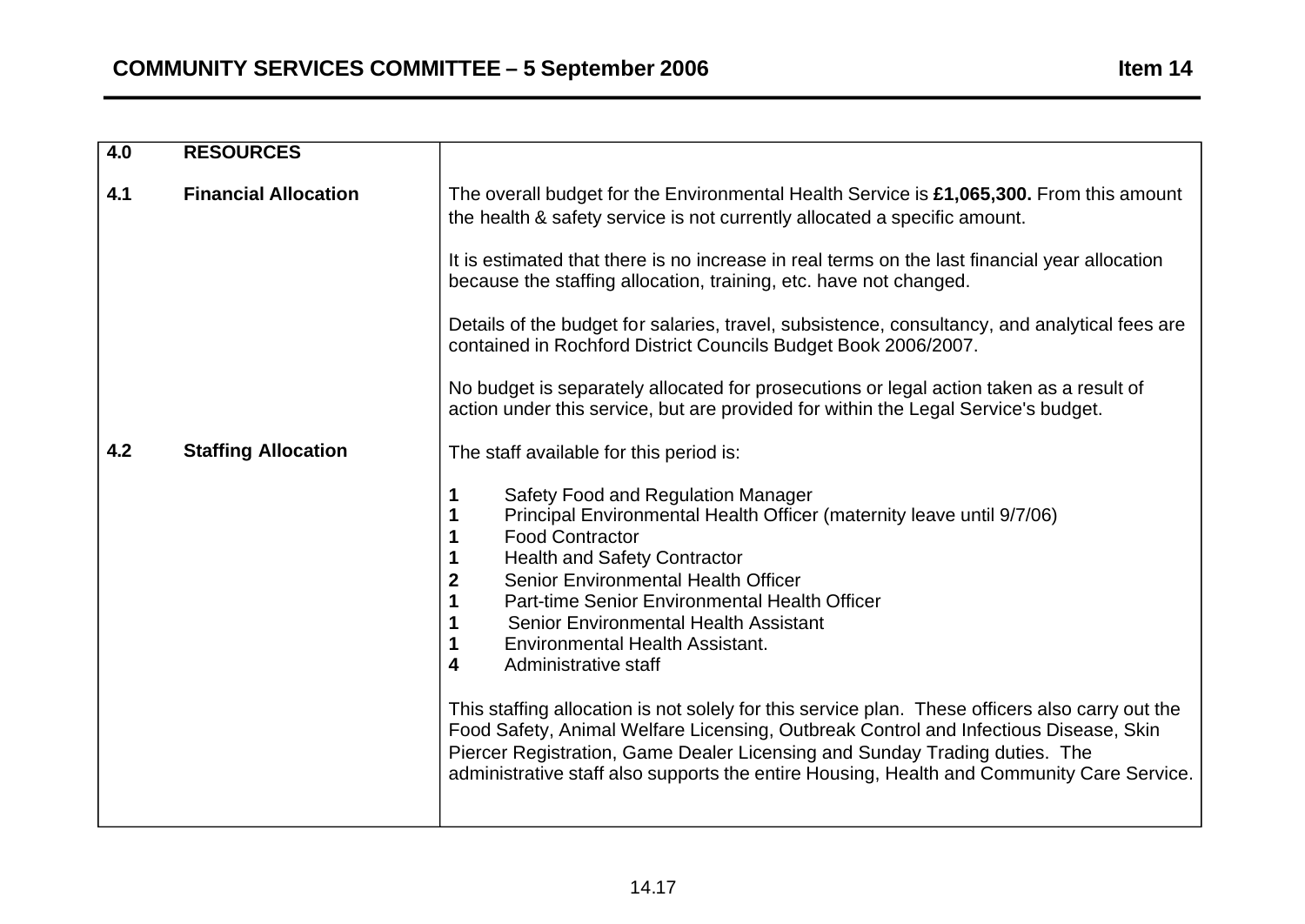|     |                               | It is estimated that the above staffing levels will provide sufficient resources to carry out<br>the service delivery outlined in 3.0.<br>It is estimated that 3 full time equivalents work on health & safety (plus administrative<br>staff).                                 |
|-----|-------------------------------|--------------------------------------------------------------------------------------------------------------------------------------------------------------------------------------------------------------------------------------------------------------------------------|
| 4.3 | <b>Staff Development Plan</b> | This service supports the Corporate Aims for Rochford District Council. The staff covering<br>this service will continue to be encouraged, motivated and trained to develop their<br>potential and use their talents for the benefit of the people of the district.            |
|     |                               | This service identifies training and development needs by an annual performance and<br>development review of all staff.                                                                                                                                                        |
|     |                               | One Senior and the Principal EHO completed a part-time, 2 year Post Graduate training<br>course in occupational Health and Safety in June 2004.                                                                                                                                |
|     |                               | One Student EHO is being trained in all functions of environmental health.                                                                                                                                                                                                     |
|     |                               | The training budget is allocated primarily to those staff in the whole service that are<br>identified as requiring further training to develop their professional and technical skills for<br>the job that they are required to carry out and to deliver Corporate Objectives. |
|     |                               | Budget provision is also available for minor, short ad hoc training courses that become<br>available.                                                                                                                                                                          |
|     |                               | For this plan period, the following training needs have been identified:                                                                                                                                                                                                       |
|     |                               | $\triangleright$ Short ad hoc courses when they become available                                                                                                                                                                                                               |
|     |                               | Cascade training is provided by the officer attending an external training course to other<br>officers in the service.                                                                                                                                                         |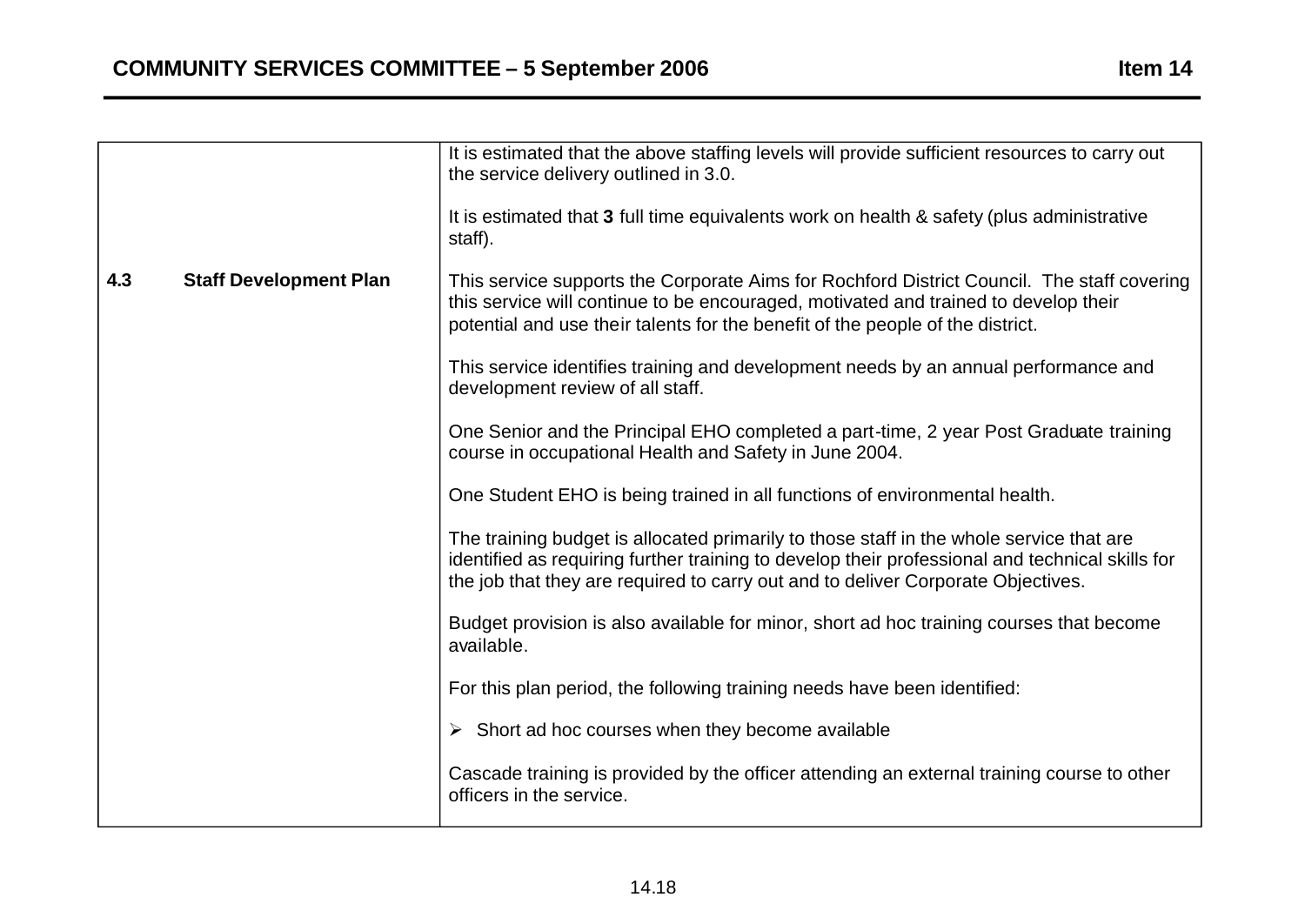| Periodic meetings are organised to discuss matters and issues of consistency arising<br>under this service plan area.                                                                                                                                                                                                                                                                                                                                        |
|--------------------------------------------------------------------------------------------------------------------------------------------------------------------------------------------------------------------------------------------------------------------------------------------------------------------------------------------------------------------------------------------------------------------------------------------------------------|
| Minutes of the Essex Environmental Health Management Group's Occupational Health &<br>Safety Group are circulated to officers in the Safety, Food & Regulation Team.                                                                                                                                                                                                                                                                                         |
| The Housing, Health & Community Care service and the Council supports Environmental<br>Health Officers that wish to obtain Chartered Status of the Chartered Institute of<br>Environmental Health (C.I.E.H) by taking the Assessment of Professional Development<br>$(APD)$ .                                                                                                                                                                                |
| All Environmental Health Officers that are members of the C.I.E.H. are required to<br>undergo at least 20 hours of Continuous Professional Development (CPD) per year.<br>Whilst officers are responsible for monitoring the amount they have done in a year the<br>service recognises this need and supports staff in achieving the minimum amount required<br>by the CPD scheme. In house training may be organised throughout the year by<br>individuals. |
| Every officer authorised to carry out health & safety inspections and enforcement will<br>receive structured on-going training, which may take the form of in house training, formal<br>visits or vocational visits. The minimum ongoing/update training is 10 hours per year and<br>is recorded.                                                                                                                                                            |
| Officers who have not enforced health & safety law for some time are put through<br>structured revised training before resuming health & safety law enforcement duties. The<br>minimum revision training is 15 hours and is recorded.                                                                                                                                                                                                                        |
| Officers returning to health & safety law enforcement duties after an absence of more than<br>3 years are monitored by a more senior officer experienced in health & safety law<br>enforcement for a minimum period of 3 months.                                                                                                                                                                                                                             |
|                                                                                                                                                                                                                                                                                                                                                                                                                                                              |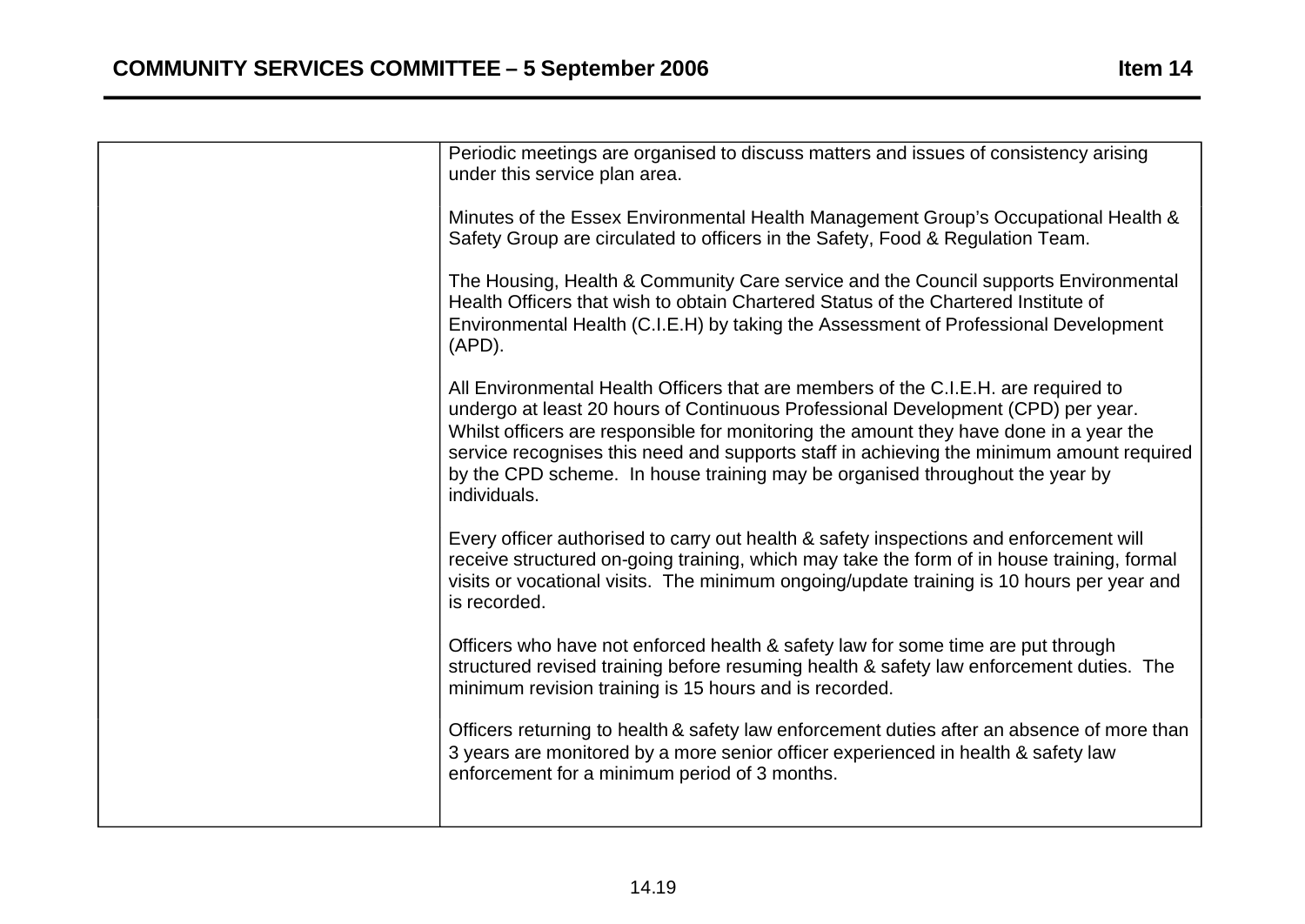**5.0** 

| <b>QUALITY ASSESSMENT</b> | Before new officers undertake health and safety enforcement duties independently, they<br>are supervised and monitored by a more senior officer experienced in health and safety<br>enforcement for up to 6 months. |
|---------------------------|---------------------------------------------------------------------------------------------------------------------------------------------------------------------------------------------------------------------|
|                           | The following peer reviews are carried out                                                                                                                                                                          |
|                           | Contractor                                                                                                                                                                                                          |
|                           | All letters are checked for compliance with codes of practice and guidance, and to<br>determine the need for a revisit.                                                                                             |

- $\triangleright$  All computer inspection documents are checked for accuracy of the risk rating and to agree when a rating has been reduced.
- $\triangleright$  All reports of inspection are checked for accuracy.
- � 1 full audit using the Section's "Management Quality Audit Form" is carried out on a completed inspection per month. This involves a desk-top check and a visit. Therefore, 9 audits to be carried out for the period. The contractor will carry out approximately 200 inspections. Therefore, the audit rate is (9/200)\*100=4.5%.

### Staff - Health & Safety EHOs

- $\triangleright$  A full audit using the Section's "Management Quality Audit Form" is carried out on 5% of all high risk (Categories A, B1, B2 and B3) inspections. This involves a desk-top check and a visit. It is estimated that the Principal and full time Senior EHO will carry out about 20 high risk inspections each per year. Therefore, 1 audit to be carried out each for the period.
- � A full audit using the Section's "Management Quality Audit Form" to be carried out on 5 complaints/enquiries received each per year.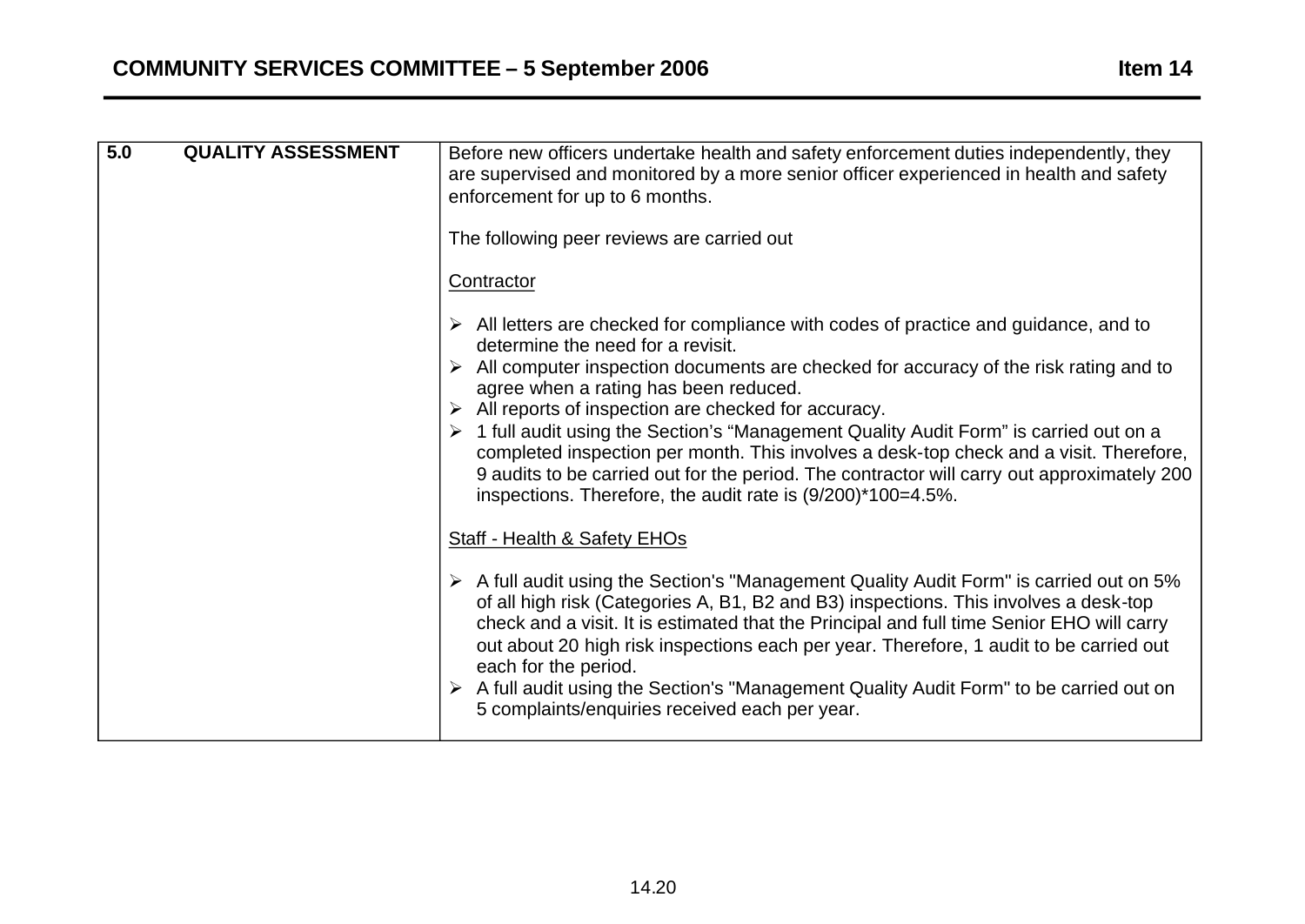|       |                                           | Staff - Health & Safety EHA                                                                                                                                                                                                                                                                                                                                               |
|-------|-------------------------------------------|---------------------------------------------------------------------------------------------------------------------------------------------------------------------------------------------------------------------------------------------------------------------------------------------------------------------------------------------------------------------------|
|       |                                           | $\triangleright$ A full audit using the Section's "Management Quality Audit Form" is carried out on 5%<br>of all low risk (Categories B4 and C) inspections. This involves a desk-top check and a<br>visit. It is estimated that the Health & Safety EHA will carry out about 140 low risk<br>inspections per year. Therefore, 7 audits to be carried out for the period. |
|       |                                           | An audit by the Health & Safety Commission was carried out in March 2002. The next<br>audit, either by another Council or a contractor, is due in 2007 and will follow HELA 23/19.                                                                                                                                                                                        |
| 6.0   | <b>REVIEW</b>                             |                                                                                                                                                                                                                                                                                                                                                                           |
| 6.1   | <b>Review against the service</b><br>plan | An annual review against the service plan is carried out.                                                                                                                                                                                                                                                                                                                 |
|       |                                           | In addition, performance is monitored monthly and a quarterly report is submitted to<br>Members.                                                                                                                                                                                                                                                                          |
| 6.1.1 | Programmed Inspections                    | The review below is for the plan period financial year 2005-2006.                                                                                                                                                                                                                                                                                                         |
|       |                                           | The target for the last planned period was to achieve 98% for high hazard/risk premises<br>(Category A), 98% for intermediate hazard/risk premises (Categories B1-B4), 98% for low<br>hazard/risk premises (Category C) and 98% for all categories.                                                                                                                       |
|       |                                           | The actual percentage achieved was 100%, 100%, 100%, 100% respectively.                                                                                                                                                                                                                                                                                                   |
| 6.1.2 | <b>Revisits</b>                           | The number of revisits carried out were $119$ (estimate = $120$ )                                                                                                                                                                                                                                                                                                         |
| 6.1.3 | Visits to food premises                   | Health & Safety hazard spotting was carried out during every planned food inspection.                                                                                                                                                                                                                                                                                     |
|       |                                           | The number of planned food inspections carried out was 325 (estimate 300)                                                                                                                                                                                                                                                                                                 |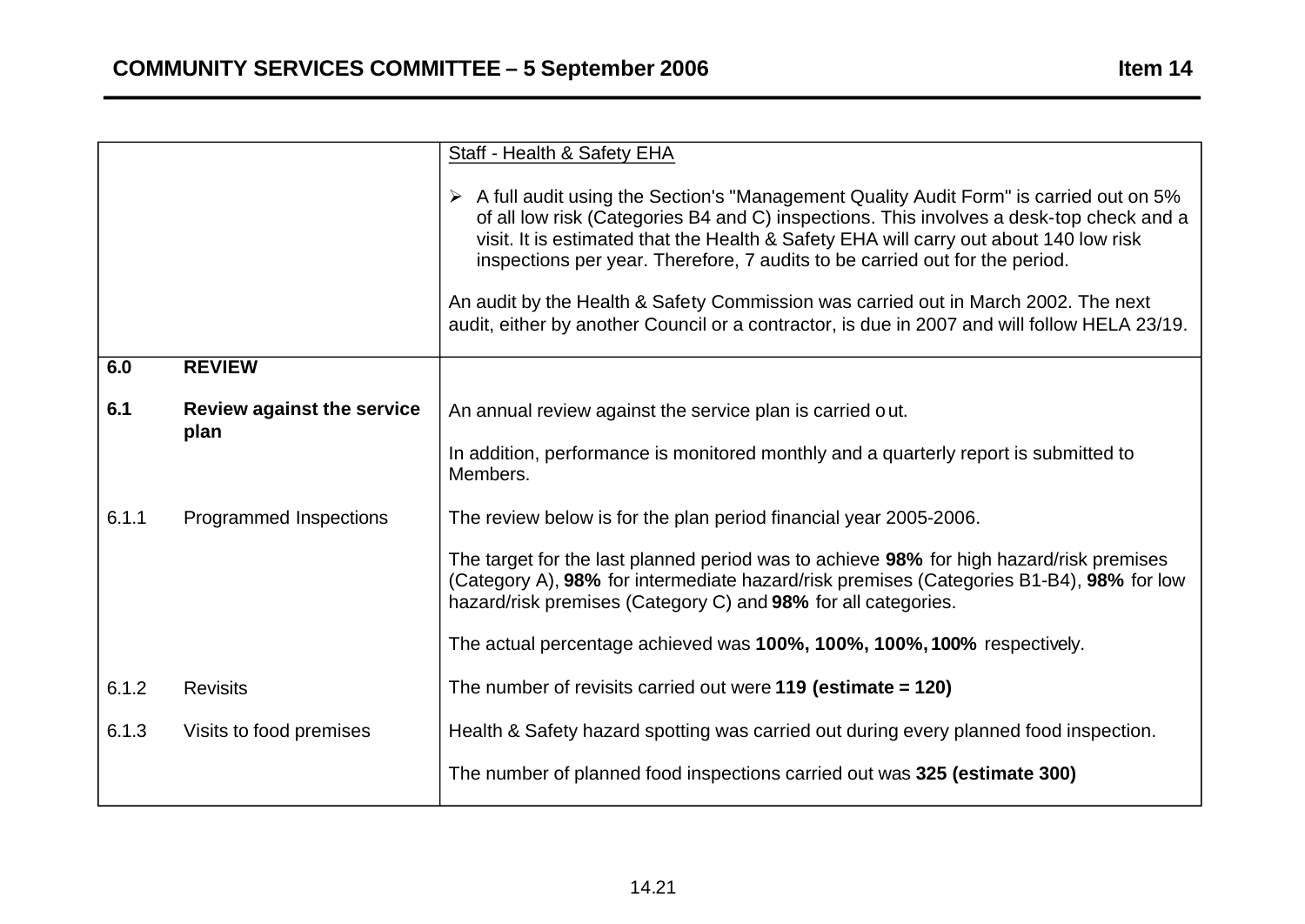| 6.1.4 | <b>Service Request</b>                                             | The number of service requests (health & safety complaints and advice to businesses)<br>received was 142 (estimate 200).                                                                                                                                                                                                                                                                                                            |
|-------|--------------------------------------------------------------------|-------------------------------------------------------------------------------------------------------------------------------------------------------------------------------------------------------------------------------------------------------------------------------------------------------------------------------------------------------------------------------------------------------------------------------------|
| 6.1.5 | <b>Accident &amp; Incident</b><br>Investigation                    | The total number of notifications received was 75 (estimate 70).<br>The number of investigations carried out was 23 (estimate $= 20$ )                                                                                                                                                                                                                                                                                              |
| 6.1.6 | <b>Notices</b>                                                     | The following number of 'notices' were issued<br>Informal written warning letters: 134<br>Improvement Notices served: 28<br>Deferred Prohibition Notices served: 6<br>Immediate Prohibition Notices served: 5<br>➤                                                                                                                                                                                                                  |
| 6.1.7 | <b>Formal Cautions</b>                                             | The number of formal cautions given was 0                                                                                                                                                                                                                                                                                                                                                                                           |
| 6.1.8 | Prosecutions                                                       | The number of prosecutions was 0<br>The number of summons served was 0                                                                                                                                                                                                                                                                                                                                                              |
| 6.2   | <b>Identification of any</b><br>variation from the service<br>plan | Due to demands from other work and the Principal Environmental Health Officer<br>1.<br>being on maternity leave, the plan number of audits (5%) were not completed.<br>A 3% and 1% audit of the inspections carried out by the Full Time Senior EHO and<br>the Senior Environmental Health Assistant was completed.<br>Audits of the inspections carried out by the Principal EHO and of complaints<br>received were not completed. |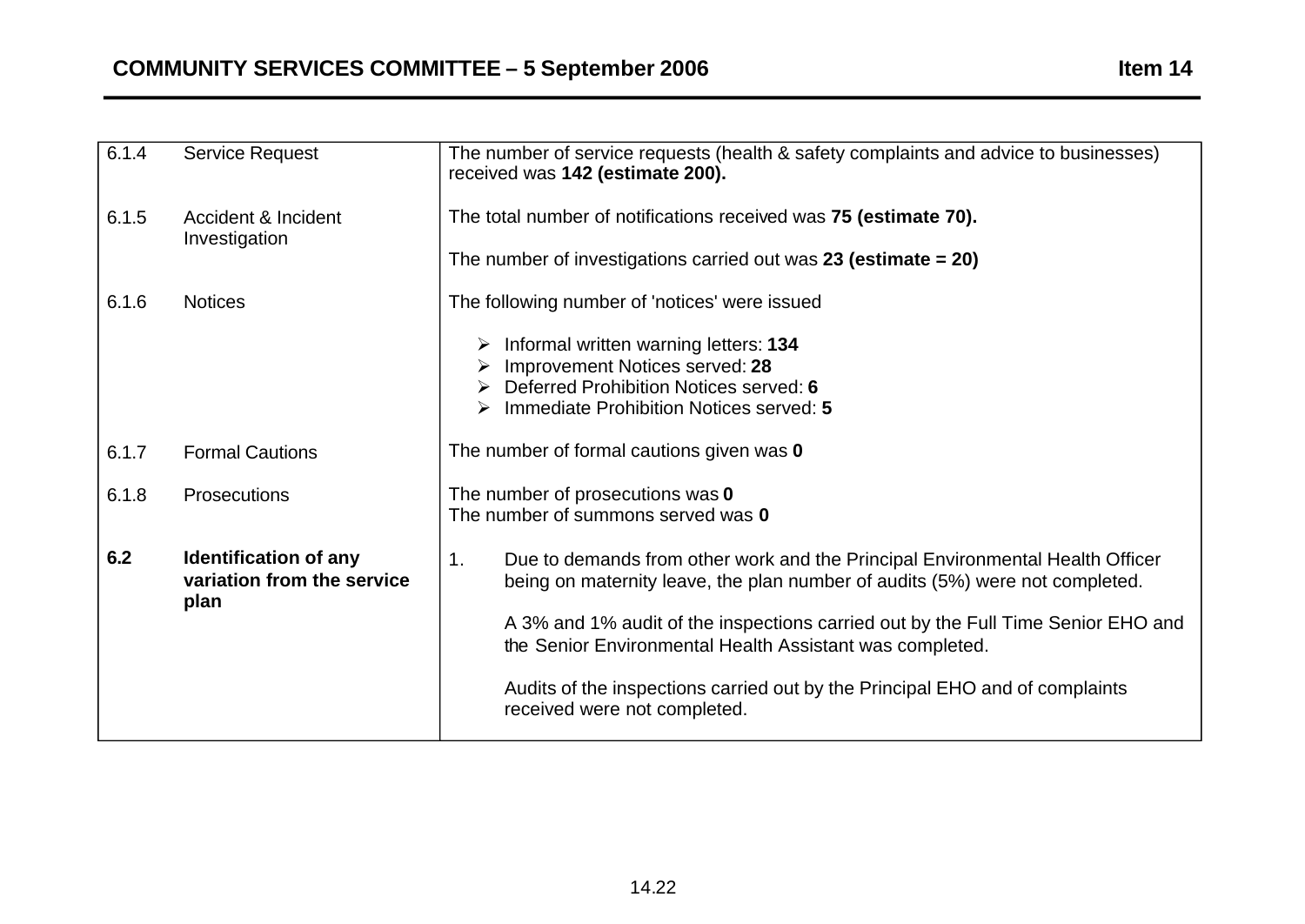| 6.3 | Areas of improvement | Audits of RDC's health and safety EHOs and EHA needs to be carried out in<br>accordance with 5.0 of this plan |
|-----|----------------------|---------------------------------------------------------------------------------------------------------------|
|     |                      | Action An audit of RDC's health and safety EHOs and EHA will be carried out during<br>2006/2007.              |